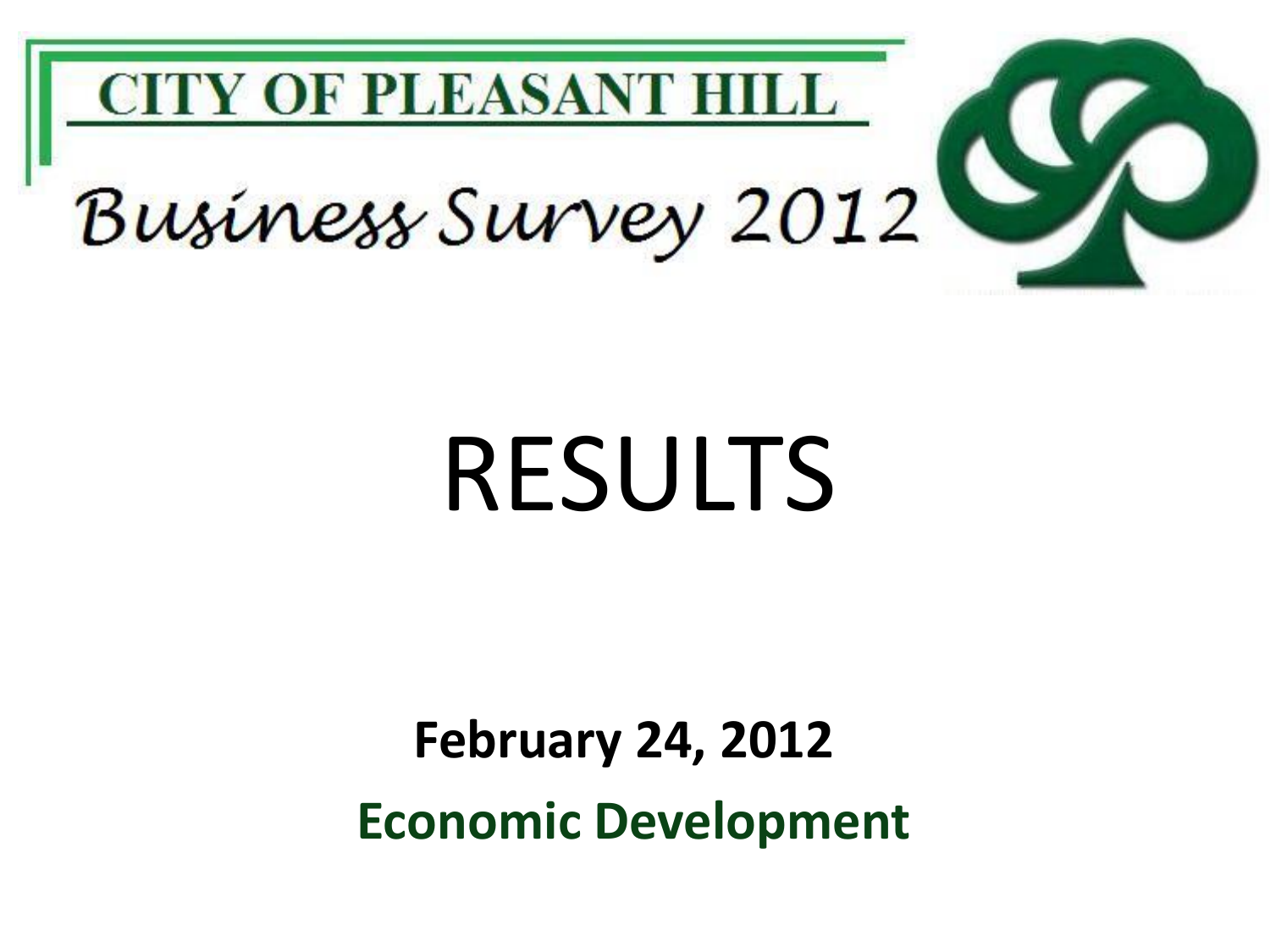All businesses (except traveling contractors or leased properties) Online option and paper version

1800 sent , 333 returned = 18.5% Prize offered

Ten questions in three categories :

- 1. Contact / Basic Information
- 2. Business Status/Future Plans
- 3. Feedback / Request for Services

| CITY OF PLEASANT HILL                                                                           | The City of Pleasant Hill is conducting a survey of businesses so that we may better serve<br>you. All information provided will be kept confidential and will be seen only by<br>designated staff. Pleasant Hill appreciates your comments and is affering a raffle prize to<br>responding business owners. Return a completed survey via e-mail, anline, or by U.S.<br>mail on or before January 6, 2012 to be entered into a raffle for a \$200 gift card from a<br>Pleasant Hill retail merchant of your choice. Winner of the raffle drawing will be notified |                                                                                                                |                                                                                                               |                                                                                                                                                                                                                         |
|-------------------------------------------------------------------------------------------------|--------------------------------------------------------------------------------------------------------------------------------------------------------------------------------------------------------------------------------------------------------------------------------------------------------------------------------------------------------------------------------------------------------------------------------------------------------------------------------------------------------------------------------------------------------------------|----------------------------------------------------------------------------------------------------------------|---------------------------------------------------------------------------------------------------------------|-------------------------------------------------------------------------------------------------------------------------------------------------------------------------------------------------------------------------|
|                                                                                                 |                                                                                                                                                                                                                                                                                                                                                                                                                                                                                                                                                                    | To take the survey online, visit https://www.surveymonkey.com/s/BizSurvey2012                                  |                                                                                                               |                                                                                                                                                                                                                         |
| <b>Business Status Questions</b>                                                                |                                                                                                                                                                                                                                                                                                                                                                                                                                                                                                                                                                    |                                                                                                                | 1. Number of people currently employed, including yourself? (If a franchise, only at this specific location.) |                                                                                                                                                                                                                         |
| $\Box$ 1<br>$\Box$ 2-5<br>2. Length of time operating in Pleasant Hill.?                        | 5 to 10<br>$\Box$ 11-20                                                                                                                                                                                                                                                                                                                                                                                                                                                                                                                                            | $\Box$ 21-50                                                                                                   | $\Box$ 51-100<br>$\Box$ Over 100                                                                              |                                                                                                                                                                                                                         |
|                                                                                                 | U Less than 5 Years<br>5 to 10 Years                                                                                                                                                                                                                                                                                                                                                                                                                                                                                                                               | 11 to 20 Years<br>□ 21 to 30 Years □ Over 40 Years                                                             | 131 to 40 Years                                                                                               |                                                                                                                                                                                                                         |
| 3. Total space currently occupied by the business?                                              |                                                                                                                                                                                                                                                                                                                                                                                                                                                                                                                                                                    |                                                                                                                |                                                                                                               |                                                                                                                                                                                                                         |
| $\Box$ Home                                                                                     | □ Less than 2,500 sq.ft                                                                                                                                                                                                                                                                                                                                                                                                                                                                                                                                            | □ 5,000 to 10,000 sq.ft                                                                                        | □ Less than 5,000 sq.ft  □ 10,000 to 20,000 sq.ft<br>Over 20,000 sq.ft                                        |                                                                                                                                                                                                                         |
|                                                                                                 |                                                                                                                                                                                                                                                                                                                                                                                                                                                                                                                                                                    |                                                                                                                | 4. Is the business considering taking any of these actions, in the next two years? Indicate all that apply.   |                                                                                                                                                                                                                         |
| Expanding Business Space in Pleasant Hill<br>Renewing Lease                                     |                                                                                                                                                                                                                                                                                                                                                                                                                                                                                                                                                                    | D Expanding Number of Employees<br><b>D</b> Relocating out of Pleasant Hill<br>Relocating within Pleasant Hill |                                                                                                               |                                                                                                                                                                                                                         |
| <b>D</b> Ending Lease<br>Closing Business                                                       |                                                                                                                                                                                                                                                                                                                                                                                                                                                                                                                                                                    | $\square$ Investment in Equipment/Property                                                                     |                                                                                                               |                                                                                                                                                                                                                         |
| Investment in Training<br>Other (Please specify)                                                |                                                                                                                                                                                                                                                                                                                                                                                                                                                                                                                                                                    |                                                                                                                |                                                                                                               | Refinancing Information                                                                                                                                                                                                 |
| <b>City Services Questions</b>                                                                  |                                                                                                                                                                                                                                                                                                                                                                                                                                                                                                                                                                    |                                                                                                                |                                                                                                               | mybusiness-related_topics?<br>would you rate the experience?                                                                                                                                                            |
| 6. Useful information for businesses can be found on the City's Economic Development website at |                                                                                                                                                                                                                                                                                                                                                                                                                                                                                                                                                                    |                                                                                                                |                                                                                                               | Did Not Use<br>Poor                                                                                                                                                                                                     |
| www.Pleasant-Hill.net/EconDev. When did you last use the website?                               |                                                                                                                                                                                                                                                                                                                                                                                                                                                                                                                                                                    |                                                                                                                |                                                                                                               | ۰<br>ь<br><b>D</b><br>$\blacksquare$                                                                                                                                                                                    |
|                                                                                                 | $\Box$ In the Last 3 months $\Box$ In the Last 12 months                                                                                                                                                                                                                                                                                                                                                                                                                                                                                                           | DOnce Previously                                                                                               | D Never                                                                                                       | $\blacksquare$<br>٠<br>$\blacksquare$<br>$\blacksquare$<br>۰<br>ö                                                                                                                                                       |
|                                                                                                 |                                                                                                                                                                                                                                                                                                                                                                                                                                                                                                                                                                    |                                                                                                                |                                                                                                               | $\blacksquare$<br>ö.                                                                                                                                                                                                    |
|                                                                                                 | <b>CITY OF PLEASANT HILL</b>                                                                                                                                                                                                                                                                                                                                                                                                                                                                                                                                       |                                                                                                                | Return to: Kelly Calhoun, Pleasant Hill City Hall<br>100 Gregory Lane, Pleasant Hill, CA 94523                | ۰<br>۰<br>ö<br>ö                                                                                                                                                                                                        |
|                                                                                                 | <b>BUSINESS SURVEY 2012</b><br>Questions about this survey Y Contact Kelly Calhoun at \$25.671-6212, kcalho                                                                                                                                                                                                                                                                                                                                                                                                                                                        |                                                                                                                | or Martin Nels at 925 671-5229 or mrela@cl pleasent-infilica.us                                               | ant Hill provide that would be                                                                                                                                                                                          |
|                                                                                                 |                                                                                                                                                                                                                                                                                                                                                                                                                                                                                                                                                                    |                                                                                                                |                                                                                                               | Basic Information Please provide contact information for yourself and your business. Your email address<br>will be kept internal to the City, and used only for occasional messages related to enhancing your business. |
|                                                                                                 |                                                                                                                                                                                                                                                                                                                                                                                                                                                                                                                                                                    | Pleasant Hill directory for potential customers.<br>11. Name of Business                                       |                                                                                                               | Your business's name, website, and customer service phone number will be included in a future online                                                                                                                    |
|                                                                                                 |                                                                                                                                                                                                                                                                                                                                                                                                                                                                                                                                                                    | 12. Street Address                                                                                             |                                                                                                               |                                                                                                                                                                                                                         |
|                                                                                                 |                                                                                                                                                                                                                                                                                                                                                                                                                                                                                                                                                                    | 13. Business website address                                                                                   |                                                                                                               |                                                                                                                                                                                                                         |
|                                                                                                 |                                                                                                                                                                                                                                                                                                                                                                                                                                                                                                                                                                    | 14. Phone Number for Customer Service                                                                          | (925)                                                                                                         |                                                                                                                                                                                                                         |
|                                                                                                 |                                                                                                                                                                                                                                                                                                                                                                                                                                                                                                                                                                    | 15. Name of Local Business Owner<br>16. Email Address and Phone Number of Owner                                |                                                                                                               | Pleasant Hill, CA 94523                                                                                                                                                                                                 |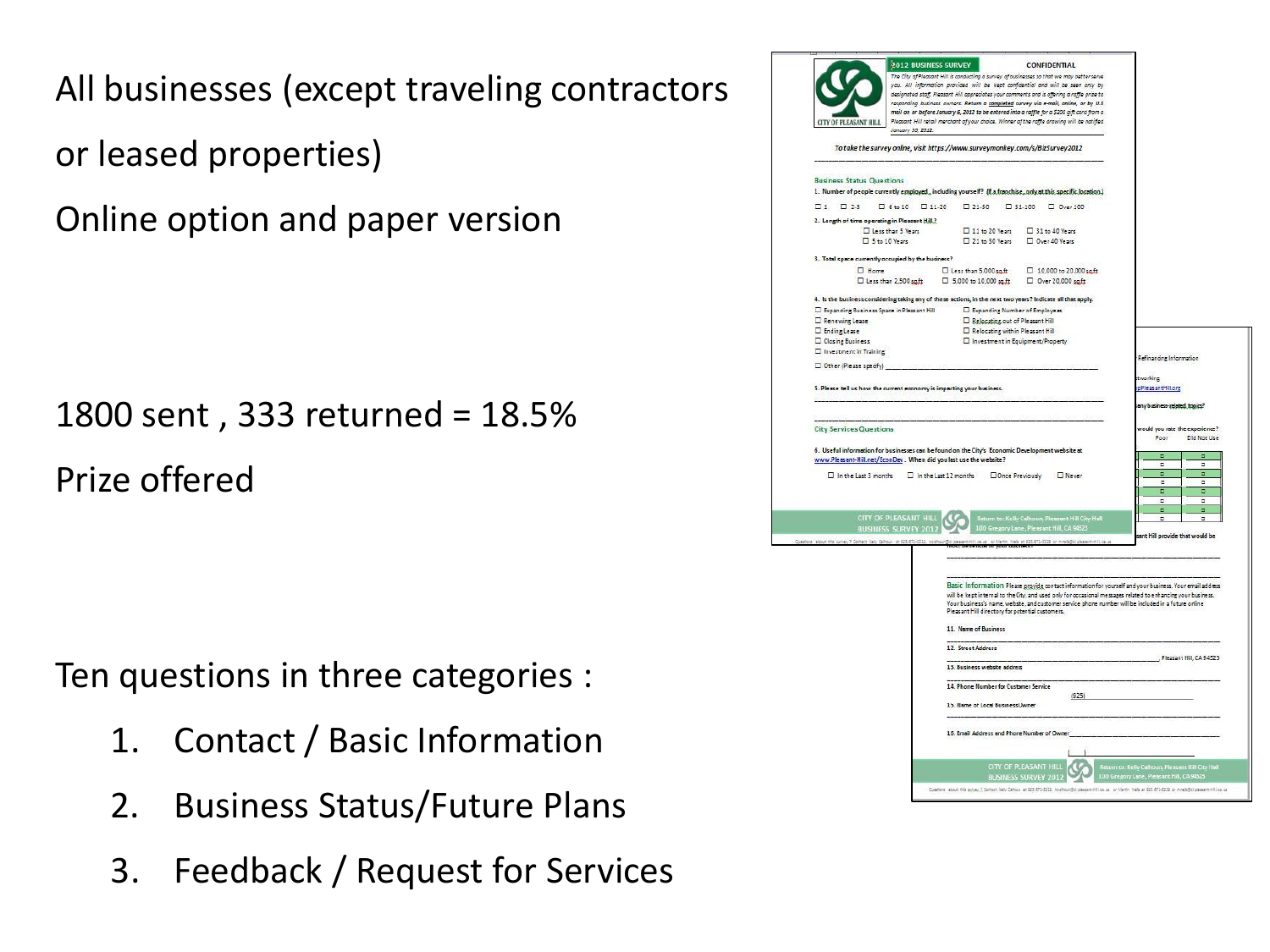## **1) How Many Does Your Business Employ?**



**52%** are **self-employed** with no employees **30%** have **2 to 5 employees 18%** have **6 or more employees**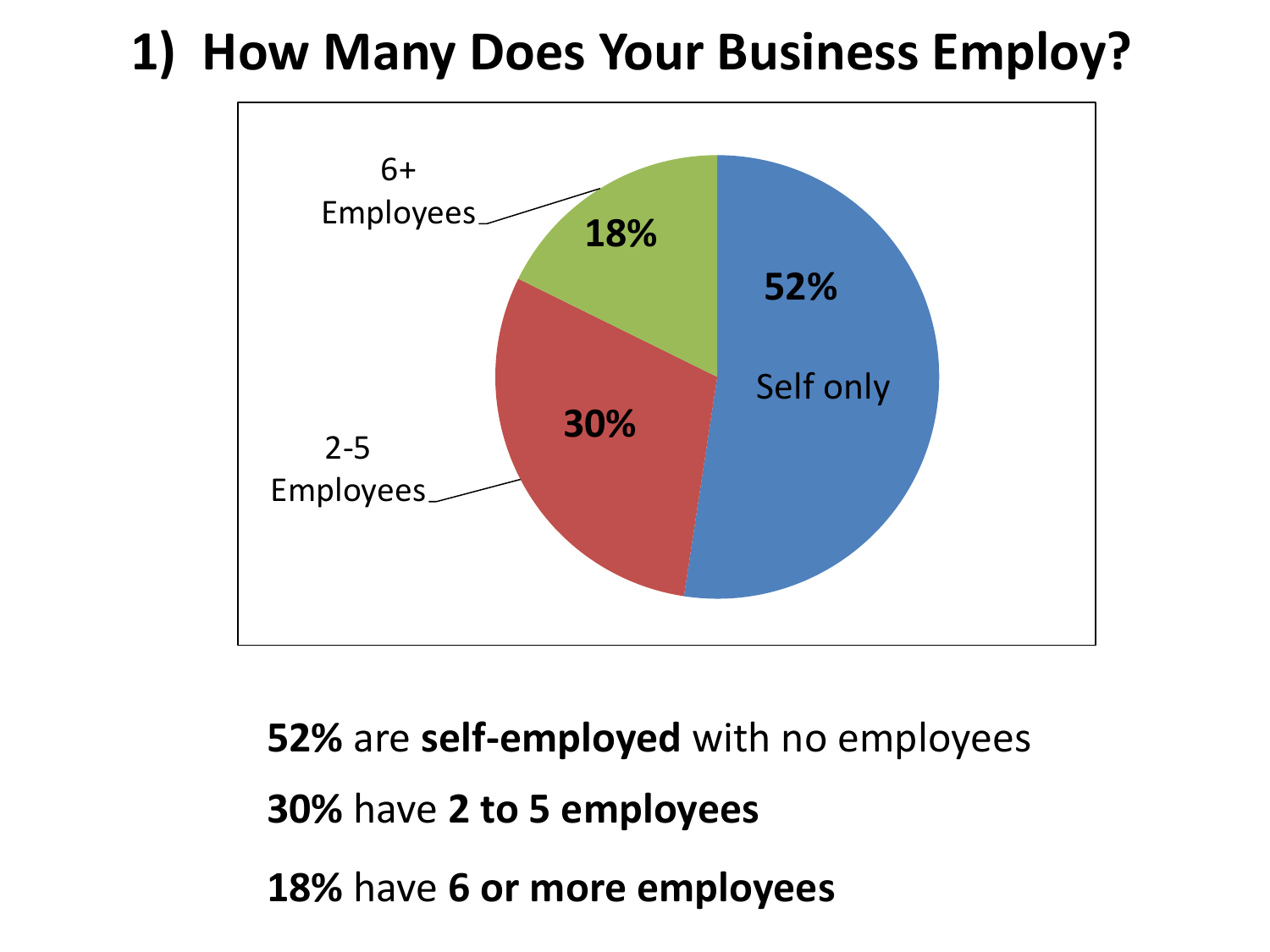## **2) Length of Time Operating in Pleasant Hill?**



#### **Majority** of respondents were businesses established between **1992 and present.**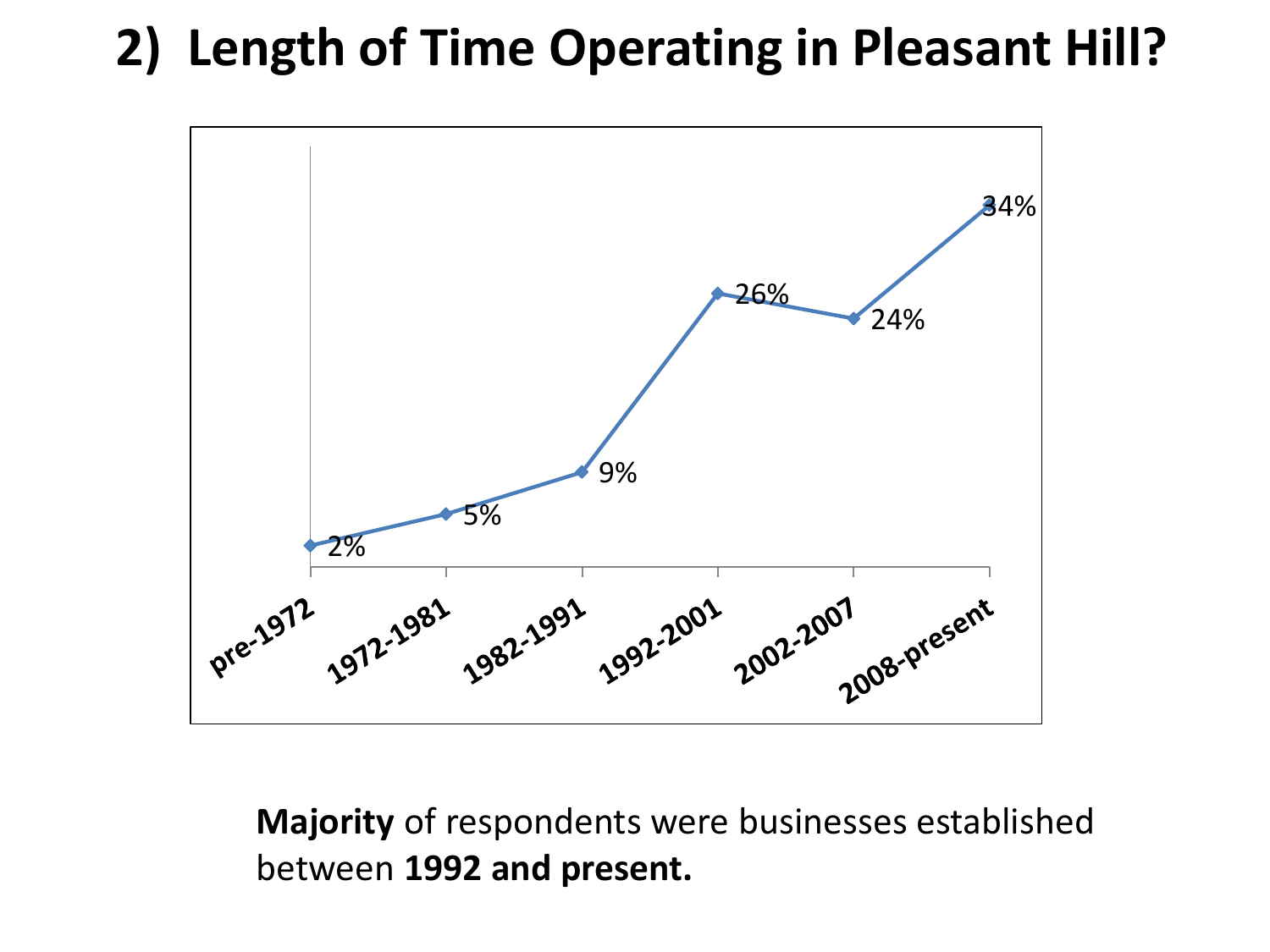## **3) Where / How Large is the Site of Operations ?**



**39%** of respondents operate from their **home** (vs. 35 % overall) **40%** operate from a site **less than 2,500 sq.ft. 21%** operate from a site **greater than 2,500 sq.ft.**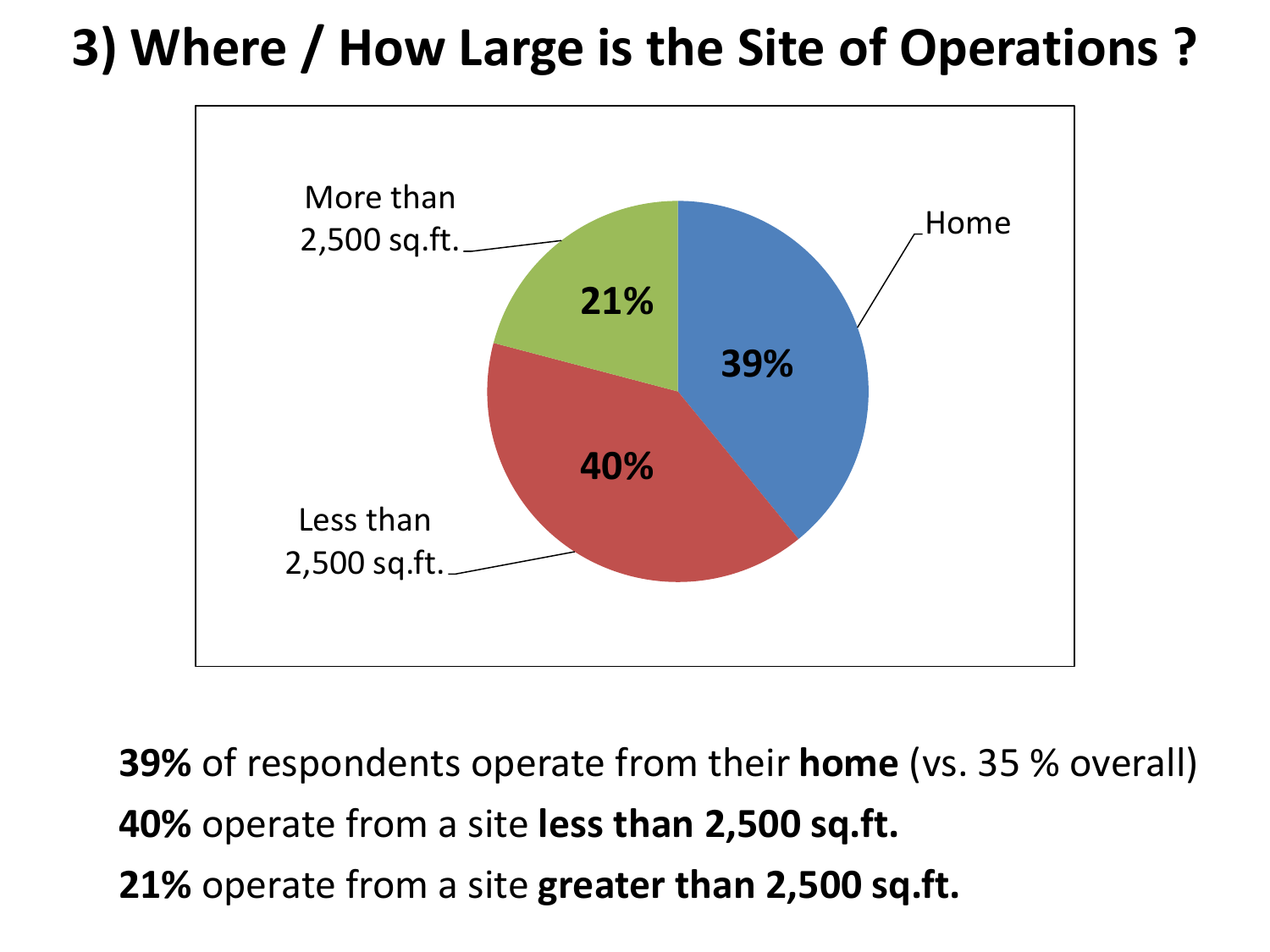### **4) What are Your Plans for the Next Two Years?**



**20%** of all survey respondents indicated **renewal of their lease.** 

**11%** indicated they intend to **hire more employees.**

**8%** plan on **buying new equipment.**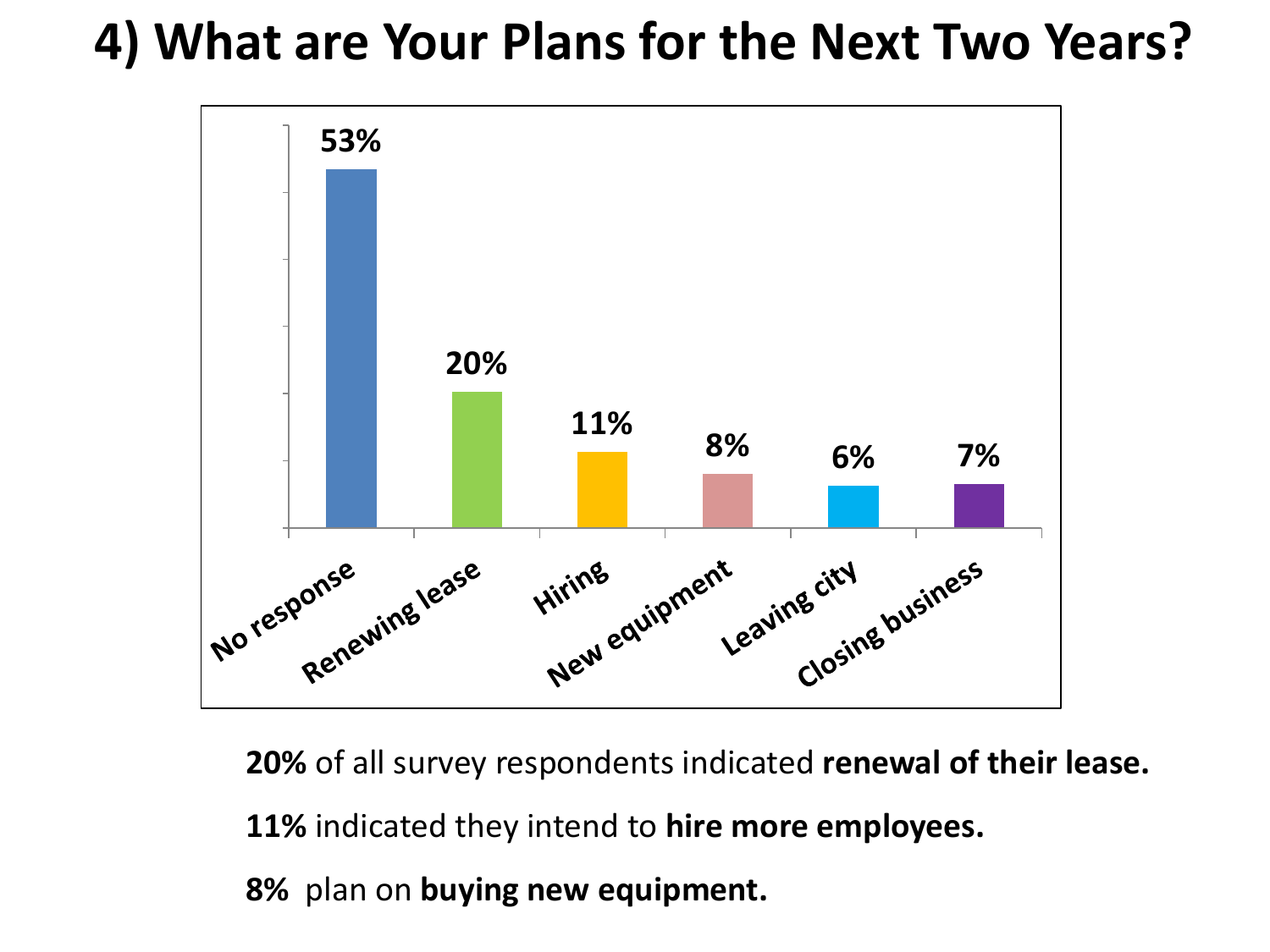#### **5) How Has the Current Economy Impacted You?**

|                  |                 | $\mathsf{All}$ |            |
|------------------|-----------------|----------------|------------|
|                  | Neutral,        | Participants   | Number (%) |
|                  | 19%             | No response    | 59 (18%)   |
|                  | Positive,<br>9% | Neutral        | 53 (16%)   |
| Negative,<br>72% |                 | Positive       | 7%)<br> 24 |
|                  |                 | Negative       | 197 (59%)  |
|                  |                 |                |            |

Not every business was negatively impacted, although most were.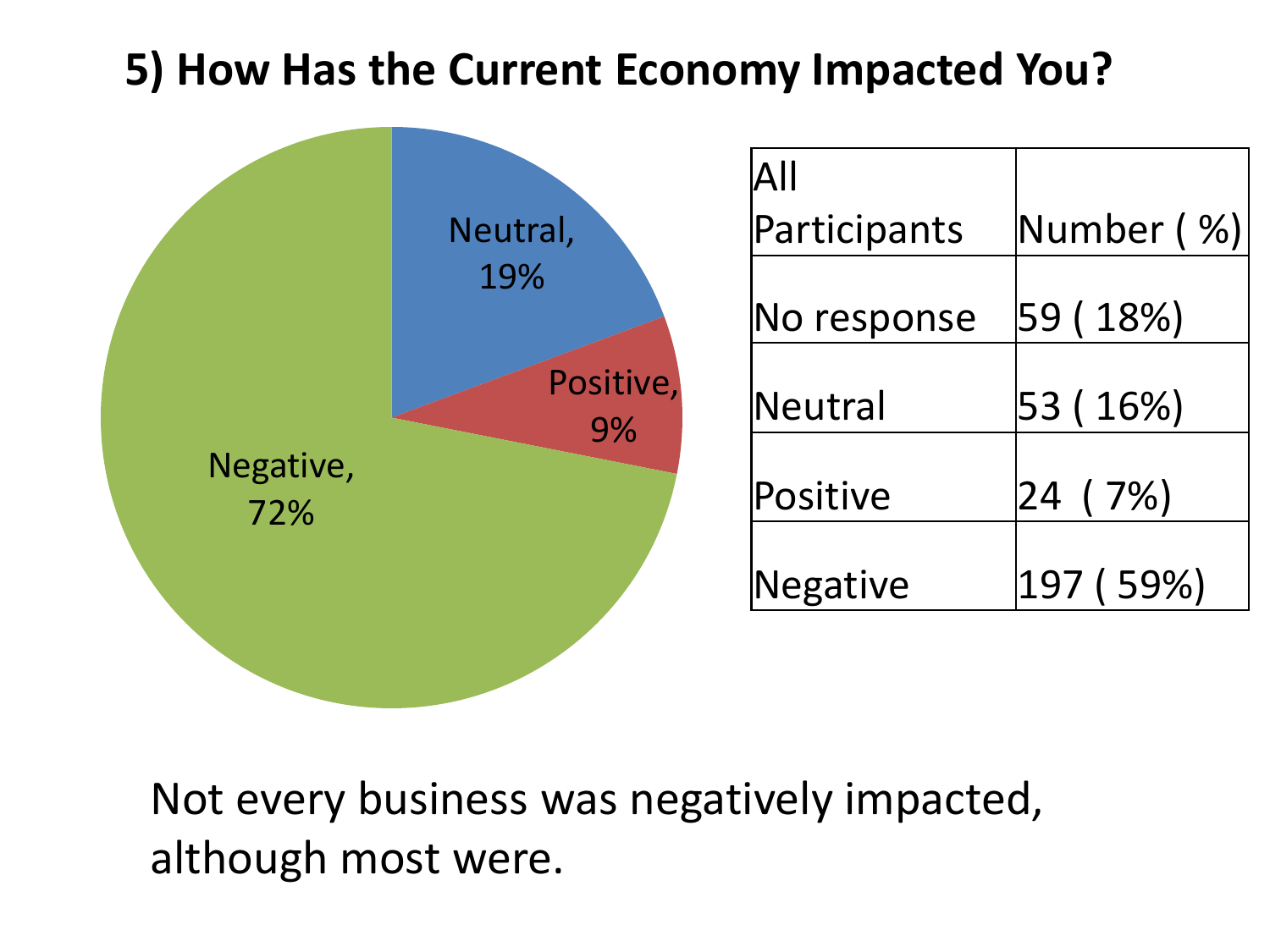#### **6) How Often Do You Visit the City's websites?**



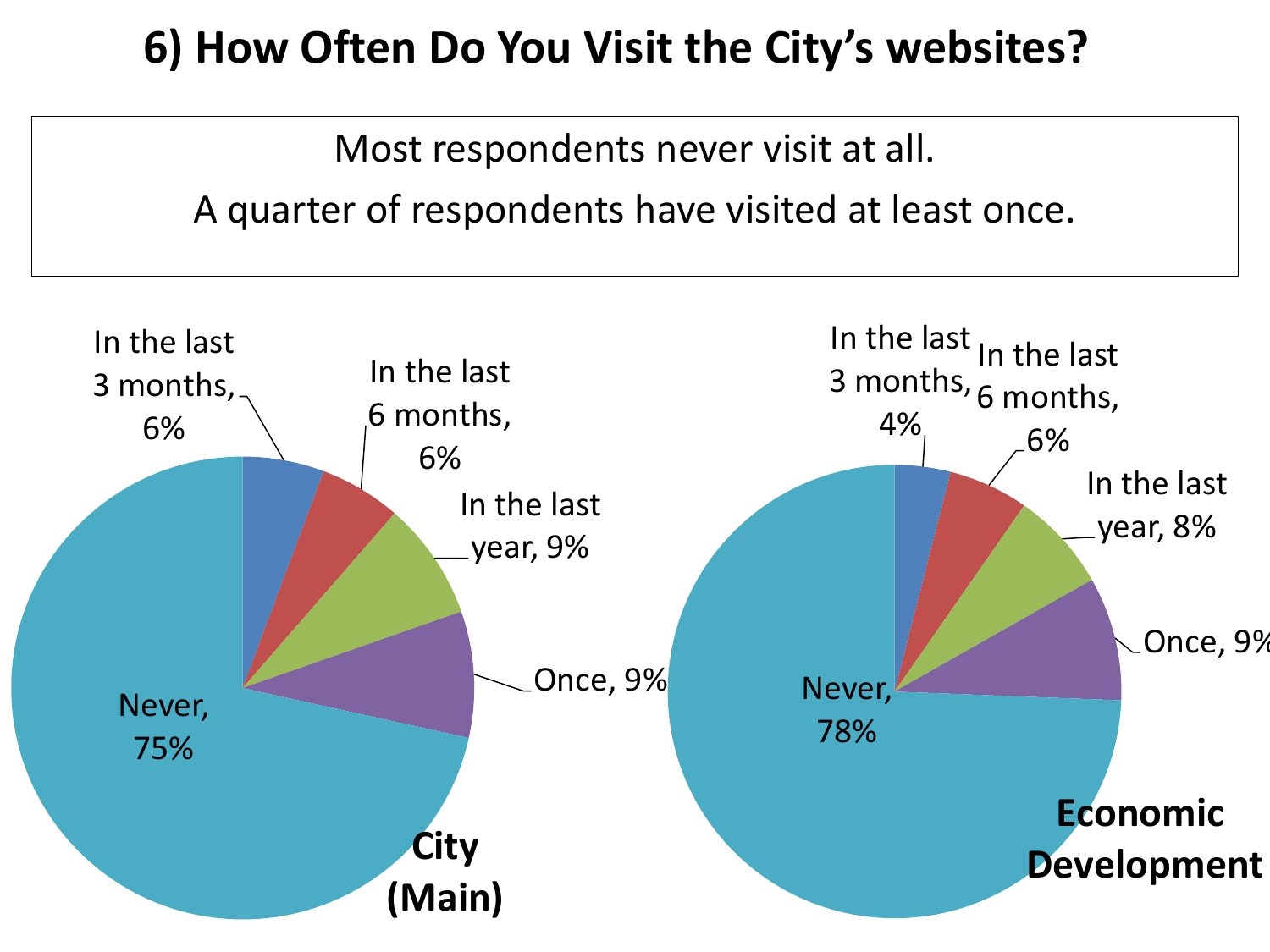## **7) Most Wanted Resources**



The top resources desired were: free listing on ShopPleasantHill.org, online marketing tools, B2B networking., and a new marketing strategy.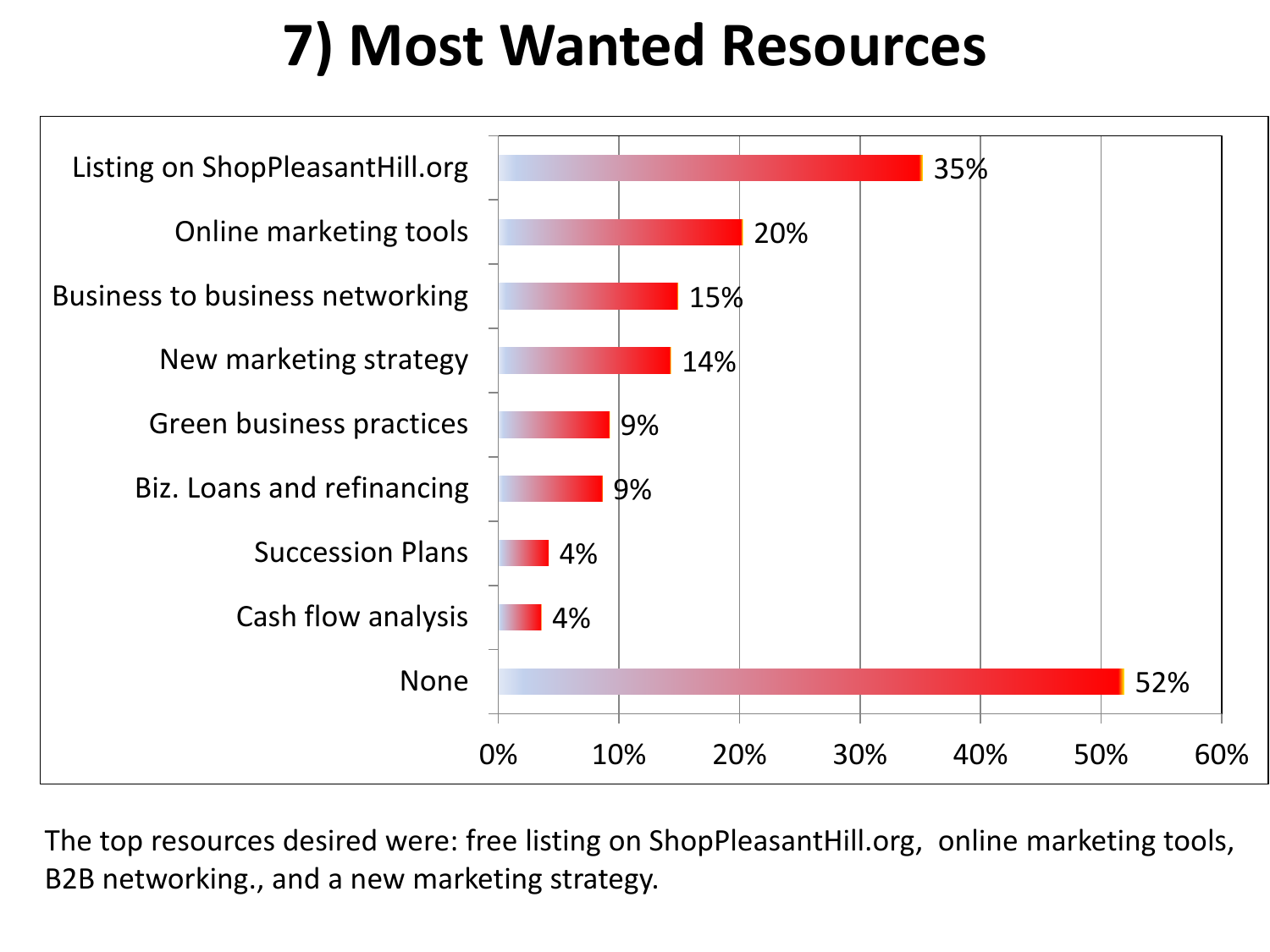## **7) Would you like to be contacted to discuss resources?**



Forty-seven businesses wanted contact from Economic Development staff.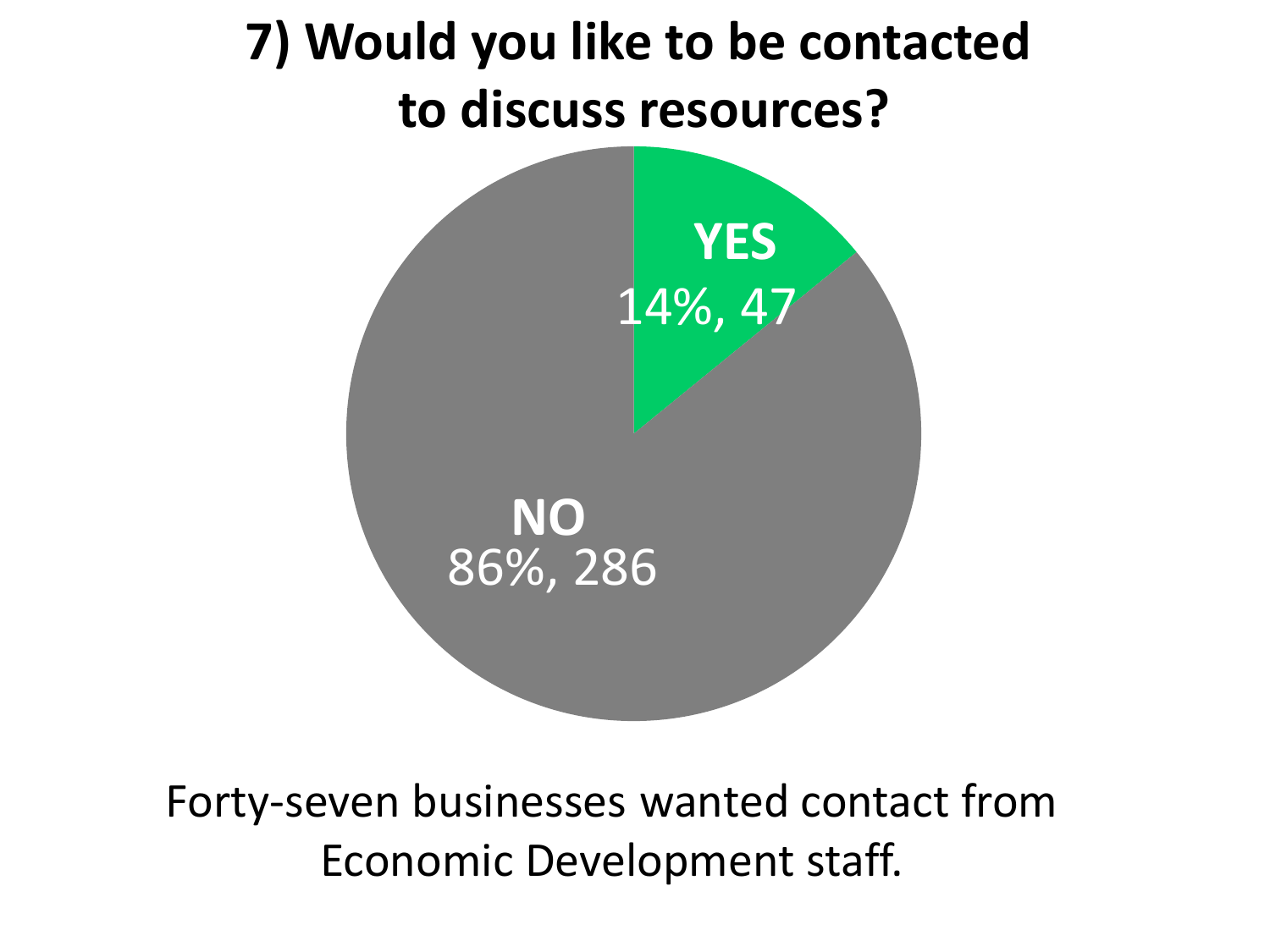## **9) How would you rate services received?**

|                            | <b>POSITIVE</b><br><b>RESPONSE</b> | <b>NEGATIVE</b><br><b>RESPONSE</b> | <b>TOTAL</b><br><b>FEEDBACK</b> |
|----------------------------|------------------------------------|------------------------------------|---------------------------------|
| <b>Business</b><br>License | 97%                                | 3%                                 | 238                             |
| Police                     | 95%                                | 5%                                 | 99                              |
| Permitting                 | 95%                                | 5%                                 | 79                              |
| <b>Public Works</b>        | 91%                                | 9%                                 | 54                              |
| Code<br>Enforcement        | 84%                                | 16%                                | 50                              |
| Planning                   | 88%                                | 12%                                | 50                              |
| Economic<br>Development    | 89%                                | 11%                                | 37                              |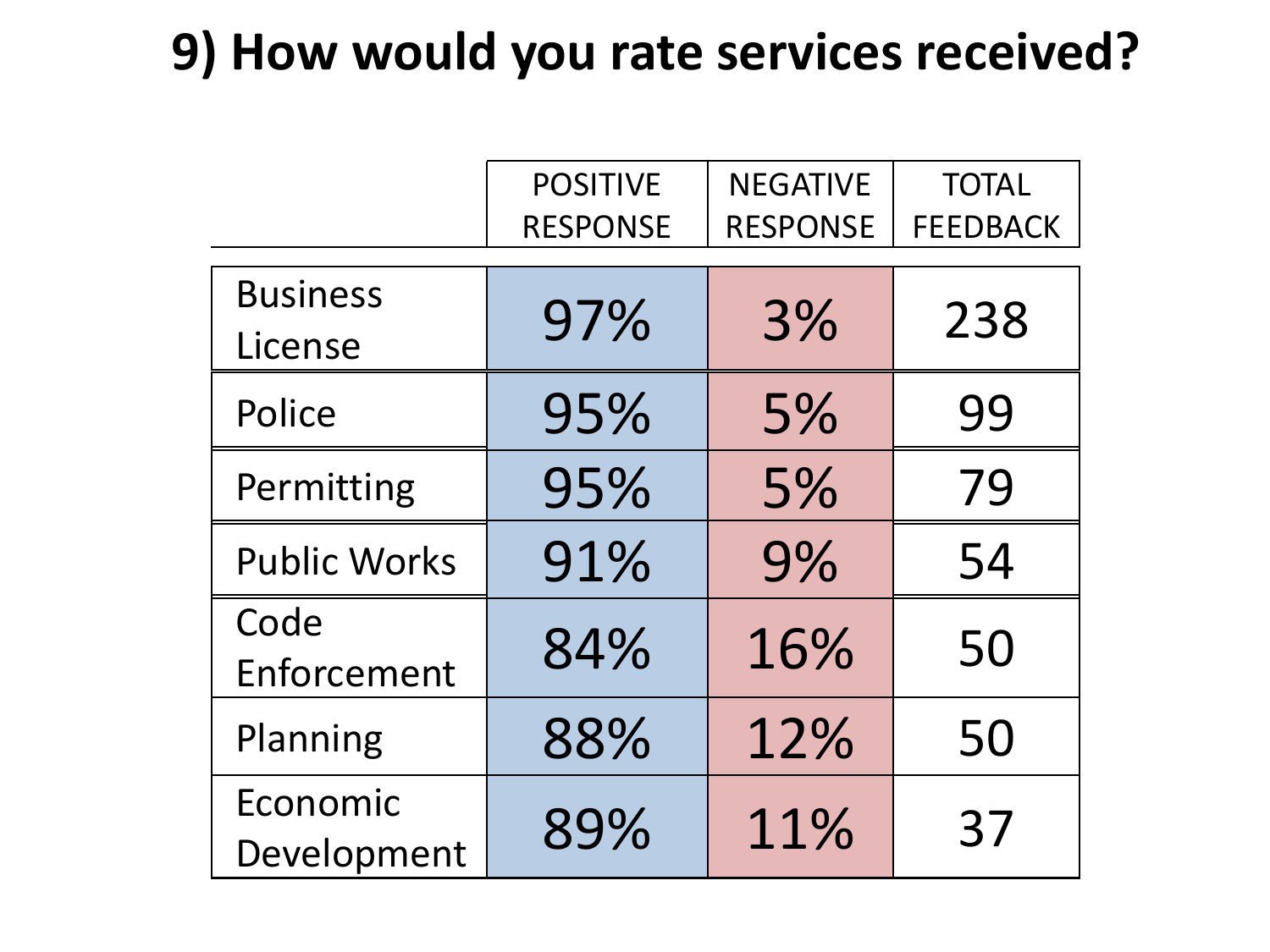## **10) What could we provide/change?**



*" Help with online marketing to bring in more local customers."*

*"A 'Live Local, Shop Local' campaign. Market small businesses."*

Other: Lower business tax, reinvest in city, relax sign restrictions.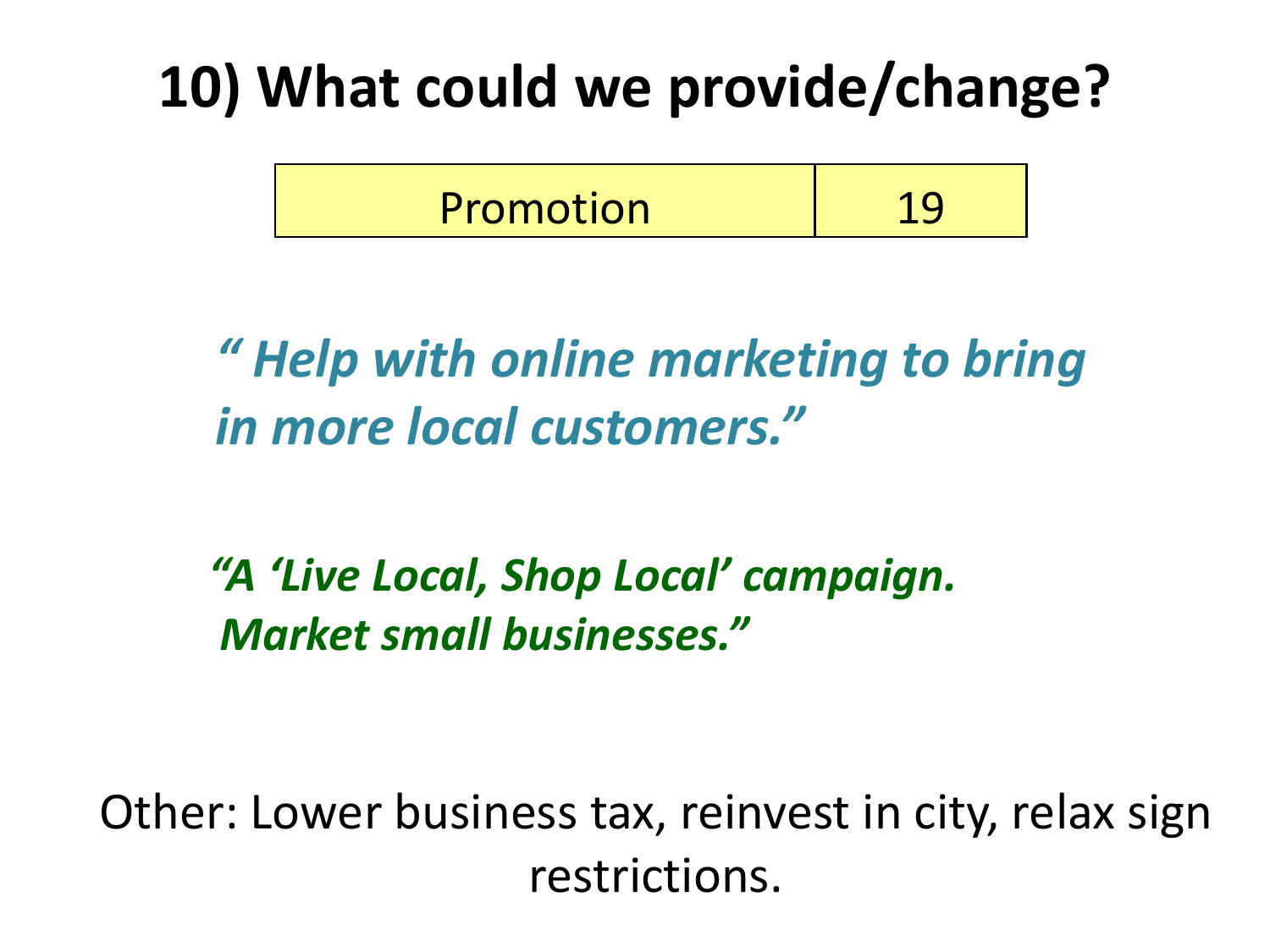## Next Steps

- Respond to requests for further information
- Provide "Business Resource Guide" to participants
- Set up online business directory linked to ShopPleasantHill.org
- Arrange for online marketing workshop

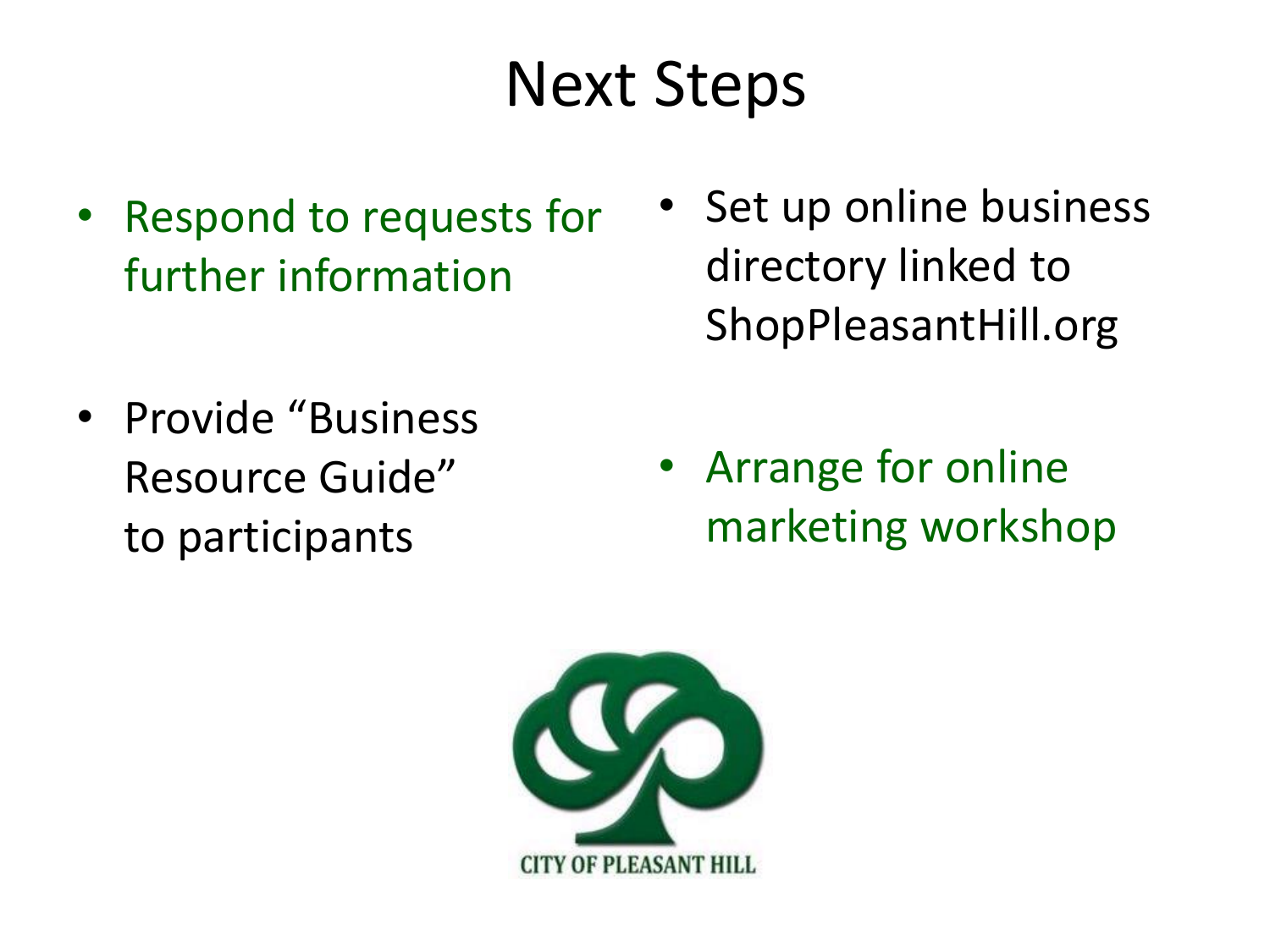